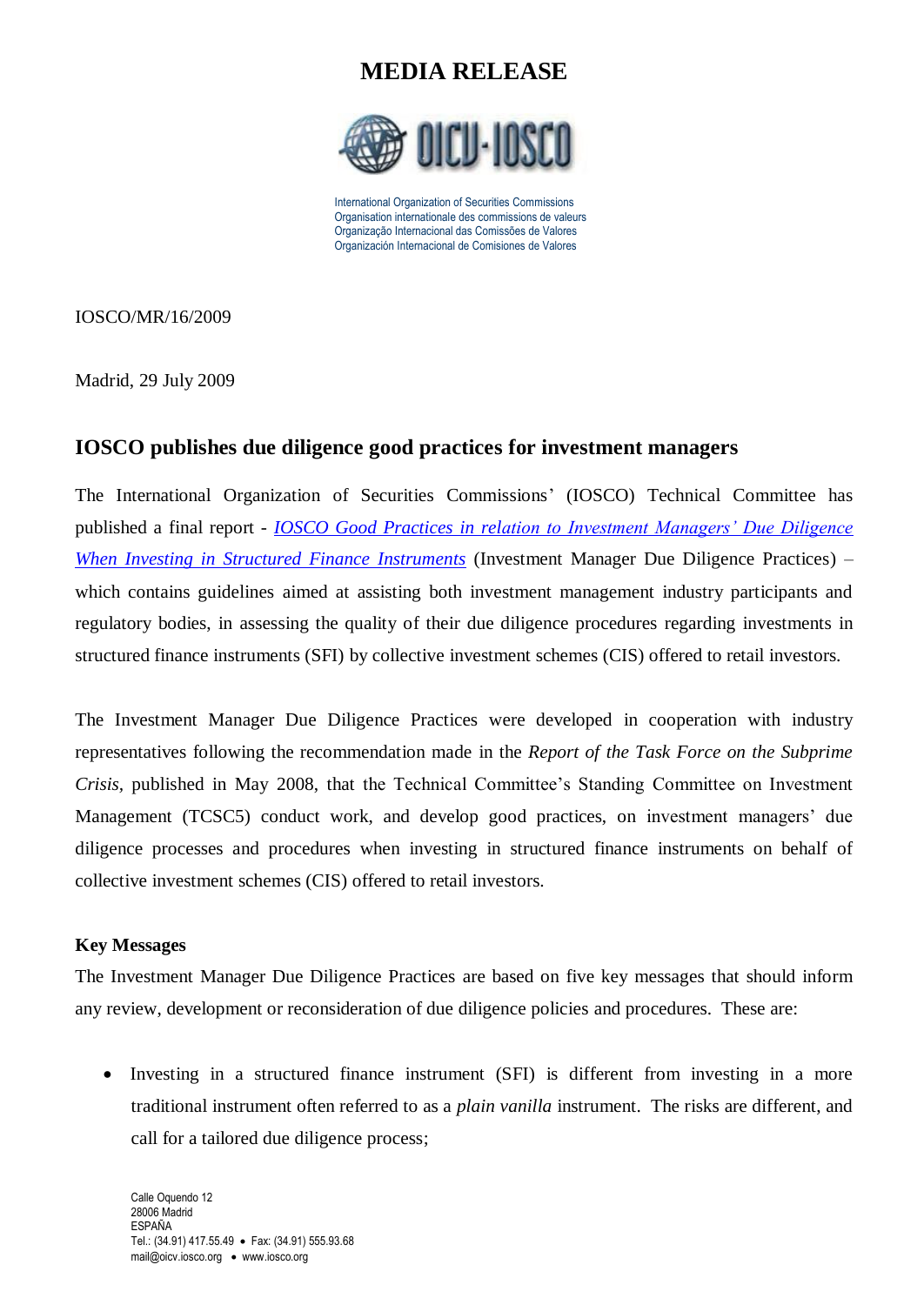

International Organization of Securities Commissions Organisation internationale des commissions de valeurs Organização Internacional das Comissões de Valores Organización Internacional de Comisiones de Valores

- If you do not understand a SFI, do not buy it;
- Due diligence is and must remain a value-added process. It is not and must never become a plain box-ticking process;
- Due diligence is generally a three step, and iterative process, which is structured around the understanding of the underlying assets of the SFI, of its structure and of how it fits into the CIS mandate; and
- Due diligence is not a static process. It is an on-going process, which starts at the time the initial investment in the SFI is contemplated and ends when the SFI matures or is divested.

### **IOSCO Investment Manager Due Diligence Good Practices**

These good practices are aimed at assisting industry and regulators in their understanding, assessment and monitoring of investments in SFIs on behalf of CIS'. The practices are broken down into the three stages which should be included in the due diligence process, and also address the question of the use of third parties in the due diligence process, including credit rating agencies. The three stages are:

### **1. Analysing the underlying assets of the SFI**

When assessing a SFI, investment managers should assess the availability, reliability and relevance of information available both on the market and on the underlying assets;

**i.** The unique properties of the specific pool of assets shouldn't be assumed to be identical to the broader asset category. Investment managers should ensure that their analysis of the underlying assets is based on information that is relevant for that specific type of underlying assets;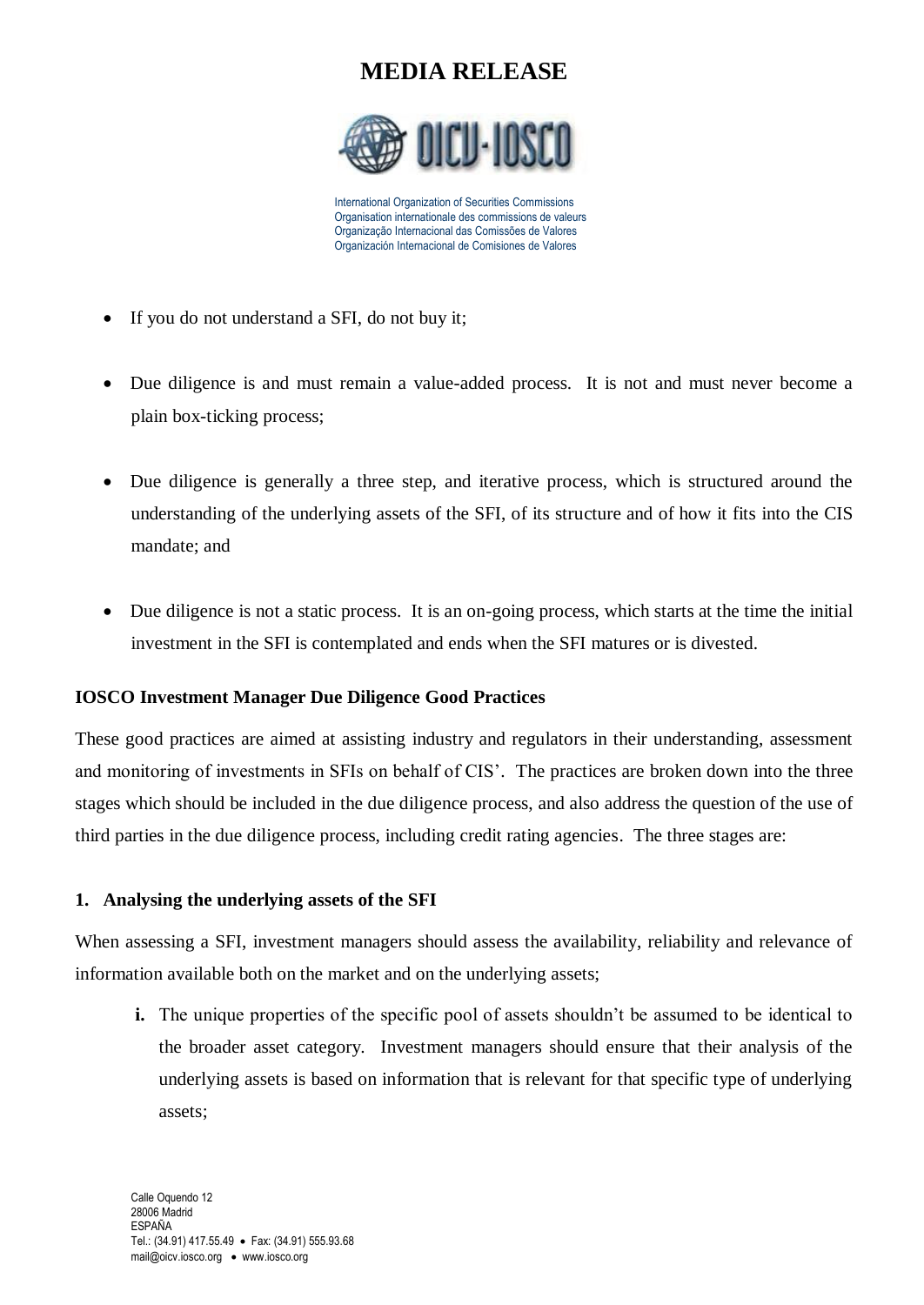

International Organization of Securities Commissions Organisation internationale des commissions de valeurs Organização Internacional das Comissões de Valores Organización Internacional de Comisiones de Valores

### **2. Analysing the structure of the SFI**

- **iii.** The analysis of the structure of the SFI should be conducted both in "normal" and in "stress" scenarios;
- **iv.** The investment manager should also ensure that he has or has access to the right expertise to conduct an analysis of a particular SFI, including legal expertise;
- **v.** Whatever the structure of the SFI, the asset manager should understand how cash flows will be allocated to the different tranches of the SFI;
- **vi.** The asset manager should use the practices laid out in this paper to build his own opinion on the SFI: is the price right for the risks taken on behalf of the investors;

### **3. How does the SFI fit into the CIS mandate**

**vii.** The investment manager should check that investing in the SFI on behalf of the CIS is consistent with the disclosures, mandate and internal operations of the CIS.

#### **Use of Third Parties in the Due Diligence Process**

The investment manager should understand the methodology, parameters and basis on which the opinion of a third party was produced. He should have adequate means and expertise to challenge the methodology and parameters.

The Technical Committee is not adopting principles with respect to due diligence in this paper, however it may choose to undertake such a project in the future.